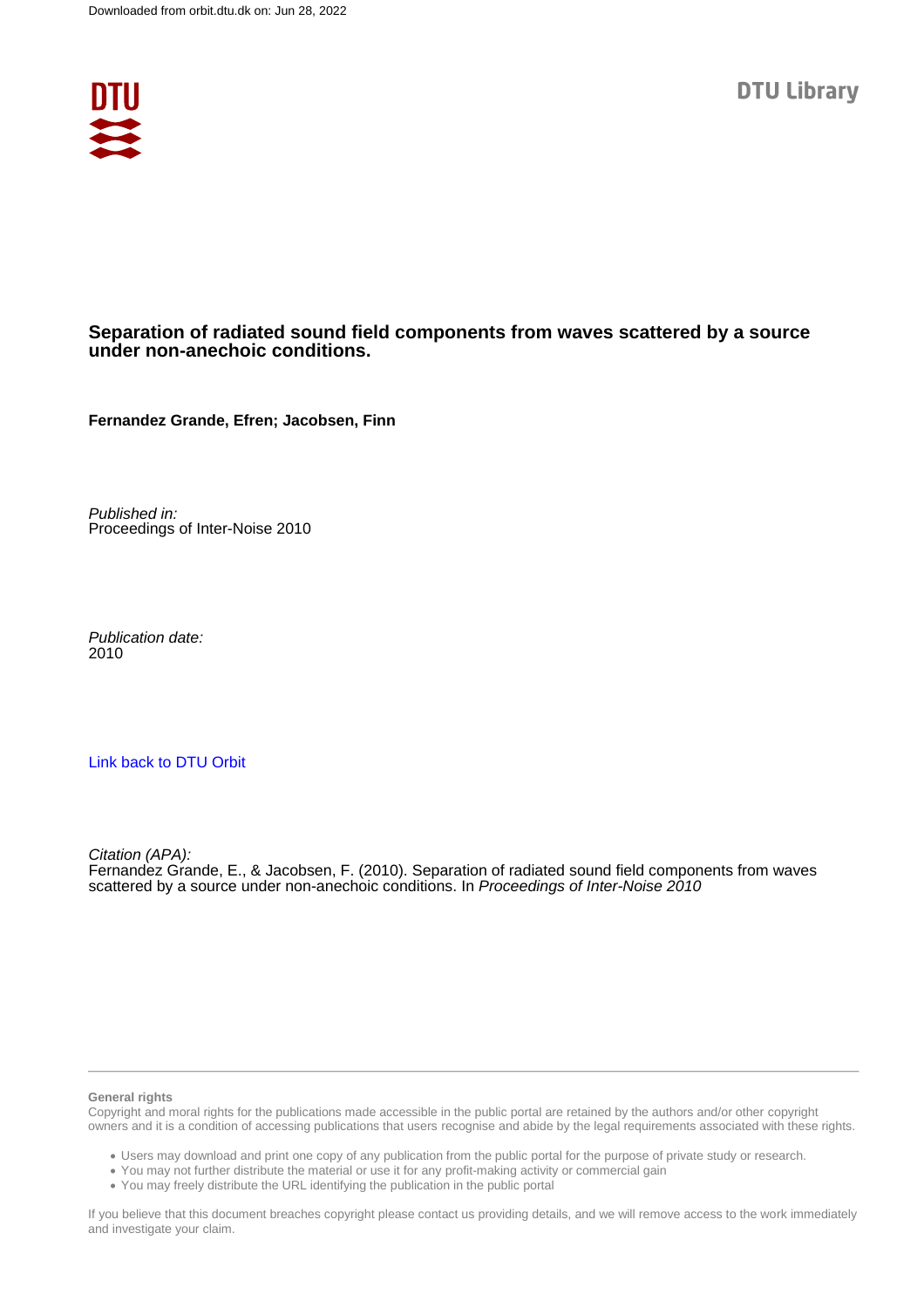

# SEPARATION OF RADIATED SOUND FIELD COMPONENTS FROM WAVES SCATTERED BY A SOURCE UNDER NON-ANECHOIC CONDITIONS

#### Efren Fernandez Grande, Finn Jacobsen

Acoustic Technology. B. 352, Department of Electrical Engineering (Technical University of Denmark). 2800 Lyngby, Copenhagen, Denmark. efg@elektro.dtu.dk , fja@elektro.dtu.dk

#### Abstract

A method of estimating the sound field radiated by a source under non-anechoic conditions has been examined. The method uses near field acoustic holography based on a combination of pressure and particle velocity measurements in a plane near the source for separating outgoing and ingoing wave components. The outgoing part of the sound field is composed of both radiated and scattered waves. The method compensates for the scattered components of the outgoing field on the basis of the boundary condition of the problem, exploiting the fact that the sound field is reconstructed very close to the source. Thus the radiated free-field component is estimated simultaneously with solving the inverse problem of reconstructing the sound field near the source. The method is particularly suited to cases in which the overall contribution of reflected sound in the measurement plane is significant.

Keywords: Near-field Acoustic Holography (NAH), sound field separation, sound radiation.

## 1 Introduction

In the original formulations of Near-field acoustic Holography (NAH) [1, 2], it is a requirement that all the sources are confined to one side of the microphone array. This requirement stems from the fact that it is not possible to determine whether the sound is coming from one or the other side of the array based on simple measurements of the sound pressure in one single plane. If the pressure in the measurement plane is contaminated by components coming from the other side, all the measured acoustic energy would be attributed to the primary source, leading to an erroneous reconstruction of the field [2–6].

Conventional NAH methods require that the measurement is performed under free-field conditions to avoid reflections from the source-free half space [3]. However, it is not always possible to perform the measurements under free-field conditions. This paper considers the case in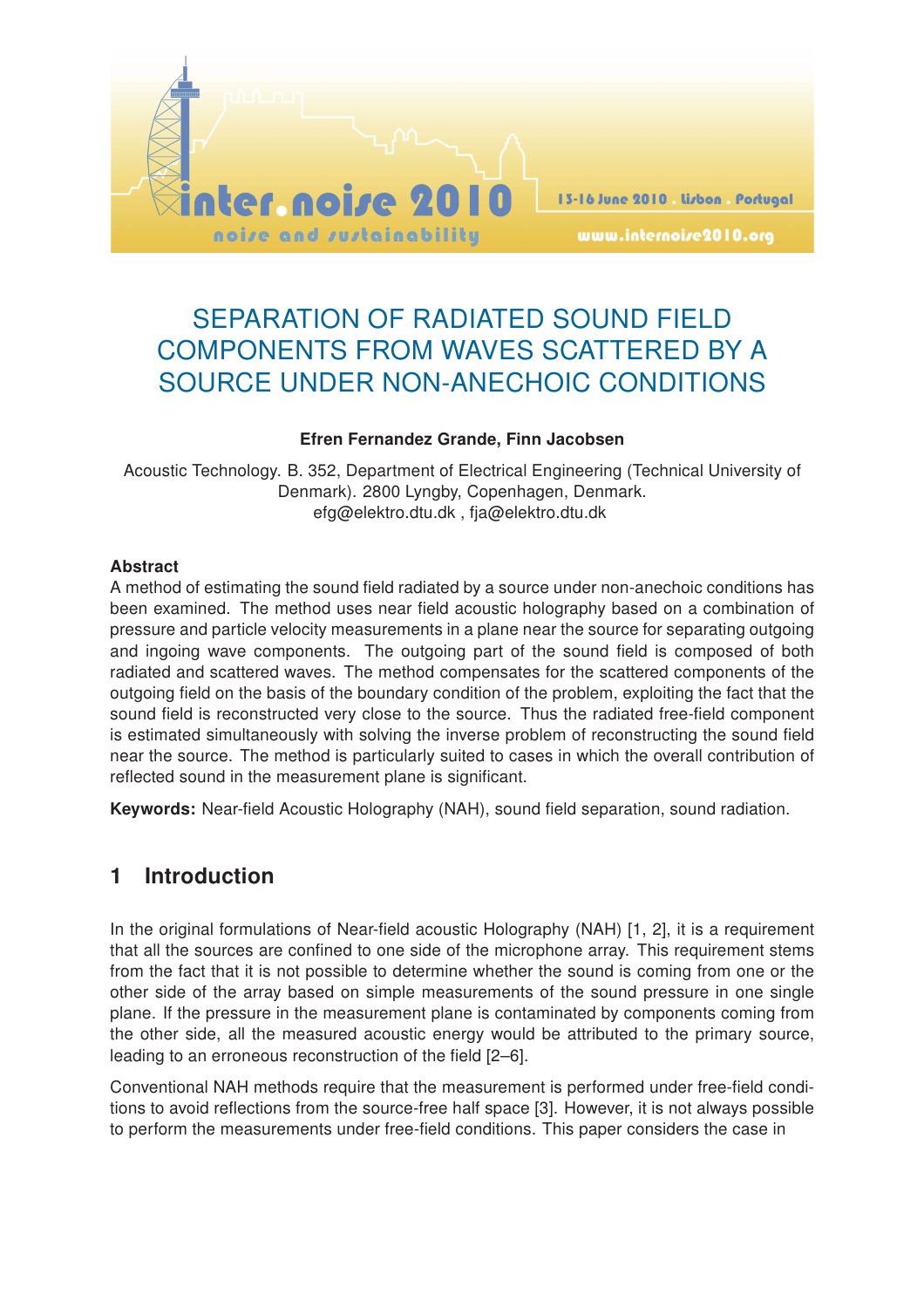which there is sound reflected from the source-free half space<sup>1</sup>.

To minimize the influence of sound coming from the source-free half space separation techniques can be used. These techniques separate the outgoing sound field from the source and the incoming sound field from reflections or other sources. Some of these separation methods rely on a measurement of the field in two closely spaced parallel planes [7–11]. Other approaches are based on a combined measurement of the sound pressure and particle velocity of the field [12, 13]. The so called p-u method has been the subject of several research papers. It relies on the measurement of the pressure and particle velocity. It is a rather simple method that makes use of the fact that, unlike the pressure, the particle velocity is a vector that changes sign if the sound is coming from one or the other side of the array. Thus, by adding or subtracting the pressure and particle velocity based estimates of the sound field, the contribution of sound coming form each side of the array can be determined [13–16].

These techniques make it possible to estimate the outgoing field from the source, which is in general a good indicator of its acoustic radiation. However, the outgoing component of the sound field may be composed of both radiated and scattered waves by the source. The scattered sound propagates in the same direction as the radiated sound. It is therefore not trivial to separate the two components. Recently some techniques based on the Helmholtz integral formulation have been proposed to compensate for the scattered field and determine the free-field radiation by the source [17, 18].

This paper describes and examines a technique based on Statistically Optimized Near-field Acoustic Holography (SONAH) [3, 19, 20] and the p-u separation method for estimating the free field radiation by a source in the presence of reflections. The method compensates for the scattered component of the outgoing field based on the boundary conditions of the problem, and thus makes it possible to estimate the source's free field radiation.

## 2 Theoretical background

## 2.1 Statistically Optimized Near-field Acoustic Holography

The method examined in this paper is based on Statistically Optimized Near-field Acoustic Holography (SONAH). A detailed description of the SONAH method can be found in [20]. In SONAH, the measured sound field is expressed as a decomposition of plane elementary waves with different weightings. In matrix form it can be expressed as

$$
\mathbf{p}(\mathbf{r}_h) = \mathbf{B}\mathbf{c},\tag{1}
$$

where **p** is a column vector with the measured pressures, **c** is a column vector with the  $n$ coefficients of the elementary functions, and B is a matrix with the elementary wave functions  $\alpha(\mathbf{r}_{hm})$  at the measurement positions,

$$
\alpha_n(\mathbf{r}) = e^{-j(k_{x,n}x + k_{y,n}y + k_{z,n}(z - z^+))}.
$$
 (2)

The regularized solution to the inversion of equation 1 is

$$
\mathbf{c} = (\mathbf{B}\mathbf{B}^H + \lambda \mathbf{I})^{-1} \mathbf{B}^H \mathbf{p}(\mathbf{r}_h),
$$
\n(3)

 $1$ For simplicity, the source-free half space will be also referred as the "wrong" side of the array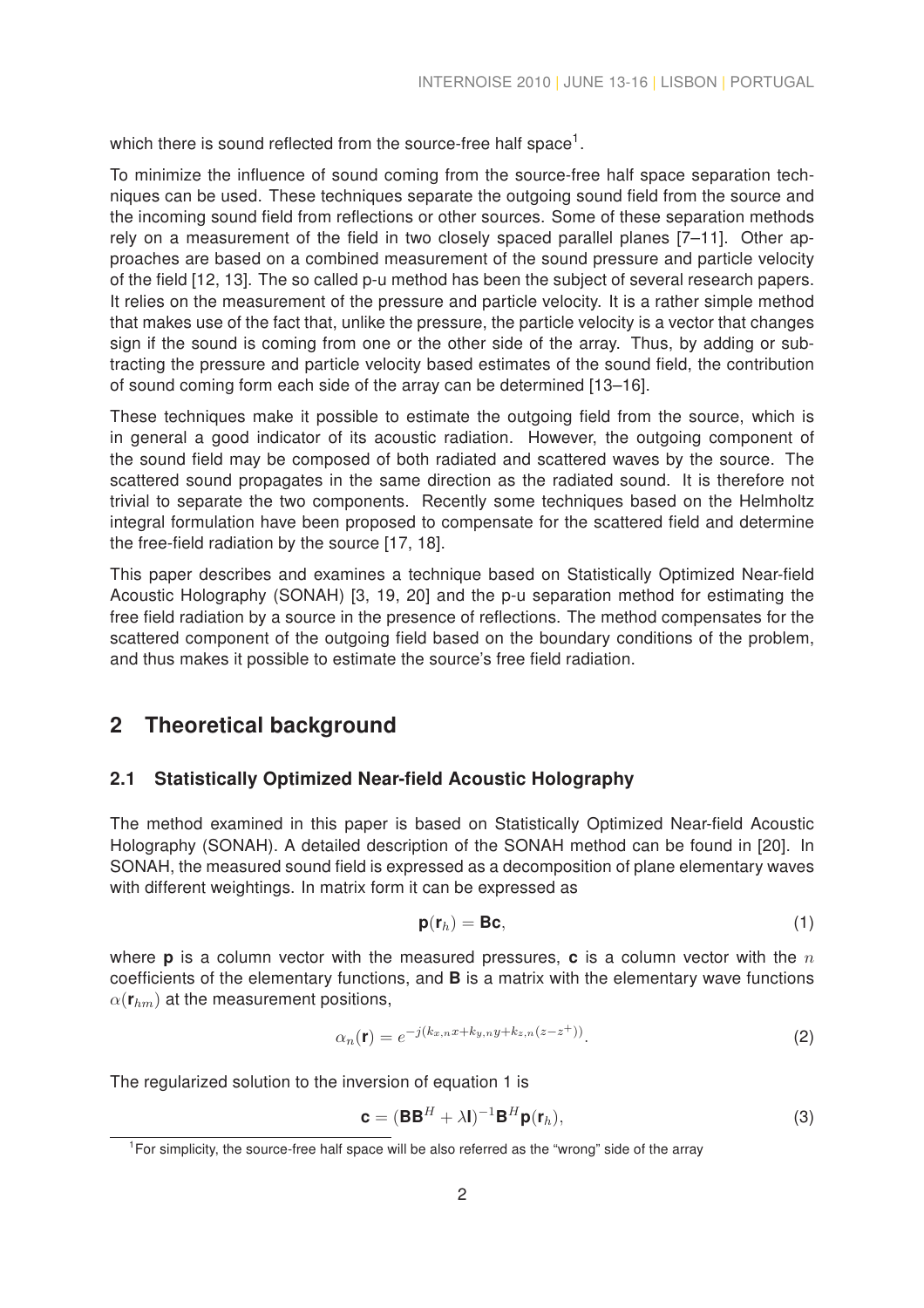where  $\lambda$  is the regularization parameter. Once the coefficients are known, the sound field at each position of the reconstruction plane can be obtained as  $p(\mathbf{r}_s) = \alpha(\mathbf{r}_s)\mathbf{c}$ :

$$
p(\mathbf{r}_s) = \alpha(\mathbf{r}_s)(\mathbf{B}\mathbf{B}^H + \lambda \mathbf{I})^{-1}\mathbf{B}^H \mathbf{p}(\mathbf{r}_h),
$$
\n(4)

so that the sound pressure in the reconstruction plane can be expressed in terms of the measured pressure in the hologram plane. The reconstruction of the field can as well be done based on measurement of the particle velocity,

$$
\mathbf{u}_z(\mathbf{r}_s) = \alpha(\mathbf{r}_s)(\mathbf{B}\mathbf{B}^H + \lambda \mathbf{I})^{-1}\mathbf{B}^H \mathbf{u}_z(\mathbf{r}_h).
$$
 (5)

The pressure can be estimated from the normal velocity making use of Euler's equation of motion,

$$
p(\mathbf{r}_s) = \gamma(\mathbf{r}_s)(\mathbf{B}\mathbf{B}^H + \lambda \mathbf{I})^{-1}\mathbf{B}^H \mathbf{u}_z(\mathbf{r}_h),
$$
\n(6)

where  $\gamma(\mathbf{r}) = (-j\omega\rho) \int \alpha(\mathbf{r}) dz$ :

$$
\gamma(\mathbf{r}) = \rho c \frac{k}{k_z} \alpha(\mathbf{r}).\tag{7}
$$

In order to describe the separation method in a simple way it is convenient to introduce a simplified notation of SONAH, in which the acoustic quantities in the hologram and in the reconstruction plane are related through a transfer matrix that accounts for the propagation of the elementary waves in which the field is decomposed. This is expressed as

$$
\mathbf{p}(\mathbf{r}_h) = \mathbf{C}_{pp}\mathbf{p}(\mathbf{r}_s),
$$

$$
\mathbf{u}_z(\mathbf{r}_h) = \mathbf{C}_{pu}\mathbf{p}(\mathbf{r}_s).
$$

The matrix  $\mathbf{C}_{pp}$  relates the pressure in the measurement plane to the pressure in the reconstruction plane and  $\mathbf{C}_{pu}$  relates the pressure in the reconstruction plane with the particle velocity in the measurement plane. Based on this notation, the reconstruction equations can be expressed in a simple way. For instance, the pressure in the reconstruction plane is<sup>2</sup>  $p(r_s) = C_{pp}^{-1}p(r_h)$  or from the normal velocity  $\boldsymbol{\mathsf{p}}(\boldsymbol{\mathsf{r}}_s) = \boldsymbol{\mathsf{C}}_{pu}^{-1} \boldsymbol{\mathsf{u}}(\boldsymbol{\mathsf{r}}_h).$ 

#### 2.2 Sound field separation

In the sound field separation technique used in this investigation, it is assumed that the pressure measured in the hologram plane is due to a superposition of outgoing waves from the primary source and incoming waves corresponding to the reflected sound from the source-free half space. In the conventional formulation of SONAH, a single set of elementary wave functions is used to model the sound field radiated by the source. In this case, two sets of elementary wave functions must be used. The first set of elementary wave functions ( $\alpha$  and  $\gamma$ ) models the outgoing field from the primary source, and an additional set of functions models the incoming sound field. Let the new set of elementary functions be

$$
\psi_n(\mathbf{r}) = e^{-j(k_{x,n}x + k_{y,n}y - k_{z,n}(z - z^{-}))},\tag{8}
$$

<sup>&</sup>lt;sup>2</sup>Note that the inversion of the transfer matrices needs regularization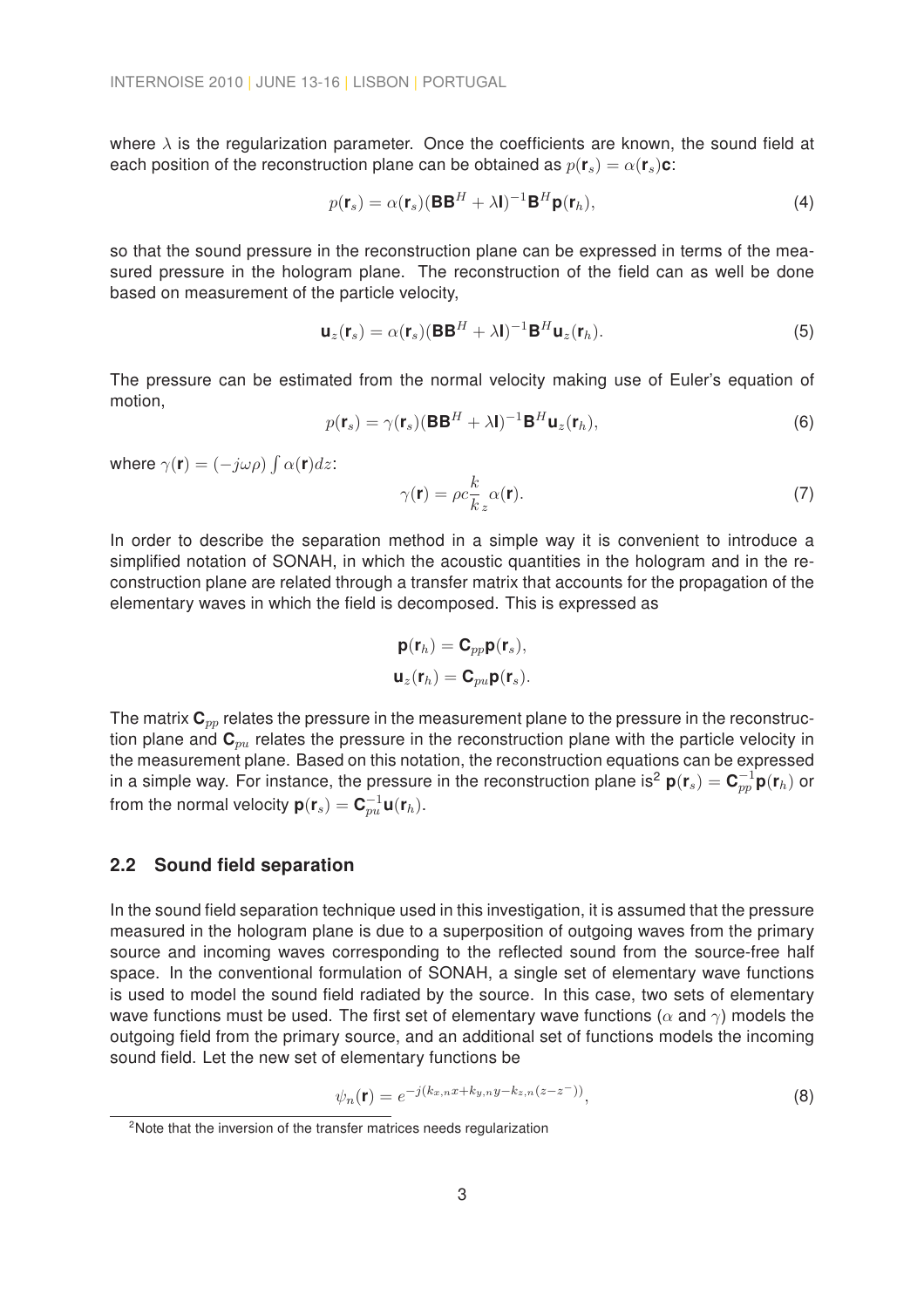$$
\vartheta(\mathbf{r}) = (-j\omega\rho) \int \psi(\mathbf{r}) dz.
$$
\n(9)

The  $\psi(\mathbf{r})$  wave functions are analogous to  $\alpha$ , and they are used for pressure-to-pressure and velocity-to-velocity predictions. The  $\vartheta(\mathbf{r})$  are analogous to  $\gamma$ , and they are used for estimating the sound pressure from the normal component of the particle velocity.

The sound field measured in the hologram plane can be expressed as the contribution from the outgoing and incoming components as:

$$
\mathbf{p}(\mathbf{r}_h) = \mathbf{C}_{ppo} \mathbf{p}_o(\mathbf{r}_s) + \mathbf{C}_{ppi} \mathbf{p}_i(\mathbf{r}_s),
$$
\n(10)

$$
\mathbf{u}_z(\mathbf{r}_h) = \mathbf{C}_{puo}\mathbf{p}_o(\mathbf{r}_s) - \mathbf{C}_{pui}\mathbf{p}_i(\mathbf{r}_s),
$$
\n(11)

where the subscripts  $\sigma$  and  $i$  of the transfer matrices indicate whether they refer to the outgoing or incoming fields, thus requiring the use of different elementary wave functions. The transfer matrices  $C_{ppo}, C_{puo}$ , use the outgoing elementary wave functions  $\alpha$  and  $\gamma$  respectively, and the transfer matrices  $C_{ppi},C_{pui},$  use the incoming elementary wave functions  $\psi$  and  $\vartheta$  , and  $\bm{{\mathsf{p}}}_o(\bm{{\mathsf{r}}}_s)$ and  ${\bf p}_i({\bf r}_s)$  are the outgoing and incoming pressure fields at the reconstruction positions, which can be calculated from (10) and (11) as:

$$
\mathbf{p}_o(\mathbf{r}_s) = \left(\mathbf{C}_{puo} + \mathbf{C}_{pui}\mathbf{C}_{ppi}^{-1}\mathbf{C}_{ppo}\right)^{-1} \left(\mathbf{u}_z(\mathbf{r}_h) + \mathbf{C}_{pui}\mathbf{C}_{ppi}^{-1}\mathbf{p}(\mathbf{r}_h)\right),
$$
(12)

$$
\mathbf{p}_i(\mathbf{r}_s) = \left(\mathbf{C}_{pui} + \mathbf{C}_{puo}\mathbf{C}_{ppo}^{-1}\mathbf{C}_{ppi}\right)^{-1} \left(\mathbf{C}_{puo}\mathbf{C}_{ppo}^{-1}\mathbf{p}(\mathbf{r}_h) - \mathbf{u}_z(\mathbf{r}_h)\right).
$$
 (13)

However, the outgoing field is composed of both radiated and scattered waves,

$$
p_o(\mathbf{r}) = p_f(\mathbf{r}) + p_s(\mathbf{r}),\tag{14}
$$

where  $(p_f, u_{zf})$  is the free field sound radiated by the source, and  $(p_s, u_{zs})$  is the scattered sound. If  $\mathbf{r}_s$  is sufficiently close to the boundary of the source, and if the source can be regarded as rigid, the boundary conditions apply,

$$
p_s(\mathbf{r}_s) = p_i(\mathbf{r}_s),\tag{15}
$$

where  $p_s$  is the scattered sound pressure and  $p_i$  is the incident sound pressure. Making use of eqs. (14) and (15),

$$
p_f(\mathbf{r}_s) = p_o(\mathbf{r}_s) - p_i(\mathbf{r}_s). \tag{16}
$$

From equations (12), (13) and (16) the free field radiation by the source can be estimated as:

$$
\mathbf{p}_f(\mathbf{r}_s) = \left(\mathbf{C}_{puo} + \mathbf{C}_{pui}\mathbf{C}_{ppi}^{-1}\mathbf{C}_{ppo}\right)^{-1}\left(\mathbf{u}_z(\mathbf{r}_h) + \mathbf{C}_{pui}\mathbf{C}_{ppi}^{-1}\mathbf{p}(\mathbf{r}_h)\right) - \left(\mathbf{C}_{pui} + \mathbf{C}_{puo}\mathbf{C}_{ppo}^{-1}\mathbf{C}_{ppi}\right)^{-1}\left(\mathbf{C}_{puo}\mathbf{C}_{ppo}^{-1}\mathbf{p}(\mathbf{r}_h) - \mathbf{u}_z(\mathbf{r}_h)\right).
$$
\n(17)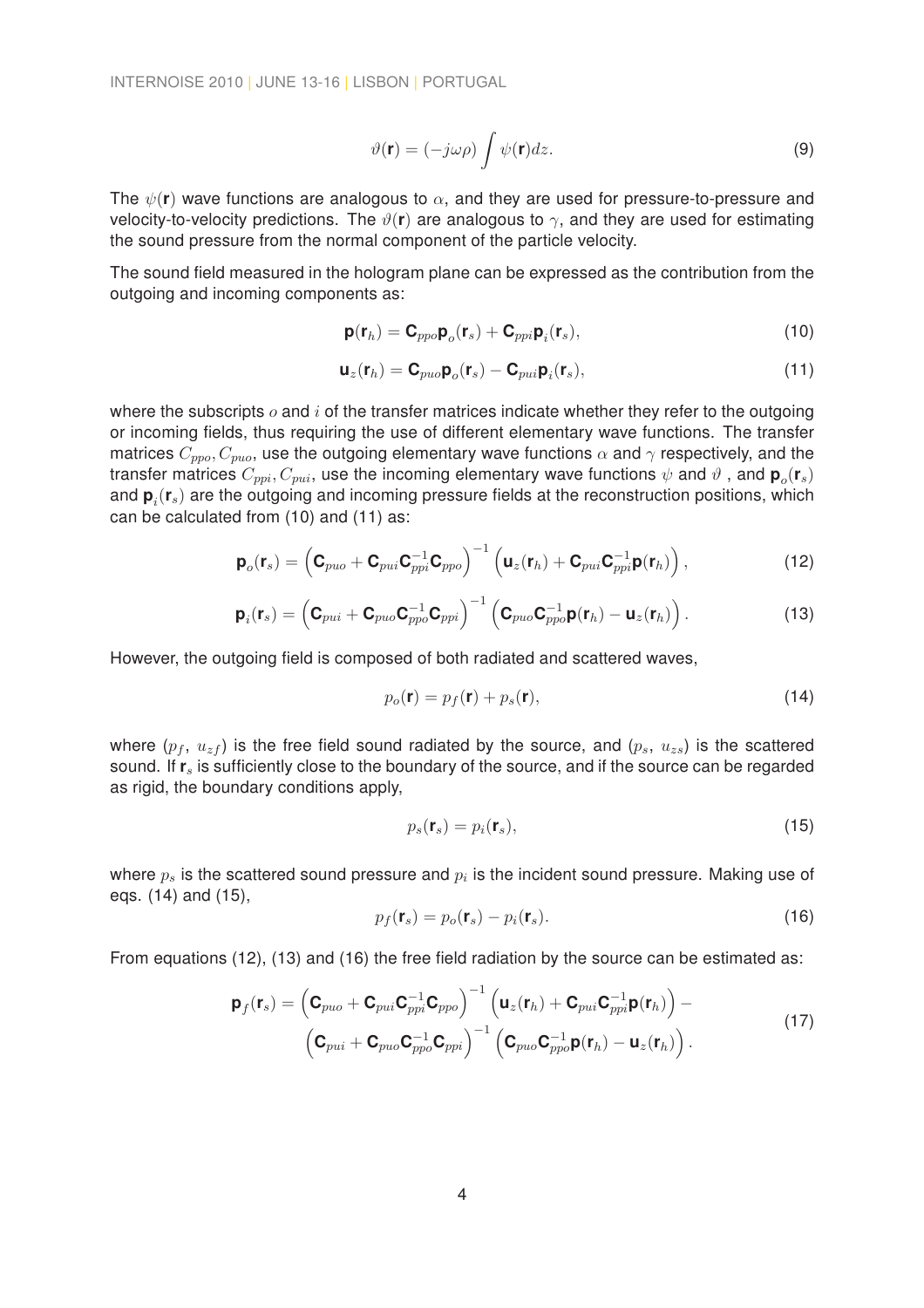## 3 Numerical results

The method has been tested by means of a numerical simulation study. The study consists of a simply supported baffled plate radiating in the presence of a disturbing monopole. The dimensions of the plate are 0.3 x 0.3 m, it is 3 mm thick, made of aluminum and driven at the center. The plate is centered at the origin of coordinates and the monopole is placed at  $(x=0,y=0.1,z=3)$ m. The sound from the monopole that is reflected by the baffle is modeled by means of a virtual source, assuming a perfect reflection  $(R = 1)$ . The measurement aperture is 0.3 x 0.3 m, with a measurement grid of 11 x 11 positions uniformly spaced. The measurement plane is at  $z_h = 4$  cm, and the reconstruction plane at  $z_s = 1$  cm. The measurement noise corresponds to a signal-to-noise ratio (SNR) of 25 dB. Using the method described in the previous section, the free field radiation by the primary source (the baffled plate) can be estimated.



Figure 1 – Pressure field of a baffled plate driven at 850 Hz in the presence of a disturbing monopole radiating from the opposite side of the array. (a) Pressure in the hologram plane. (b) True free field pressure in the reconstruction plane. (c) Reconstruction with the direct formulation of SONAH. (d) Estimation of the free field with equation (17)

Figure 1 shows the pressure in the hologram plane, the true pressure in the reconstruction plane, the reconstruction with eq. (4) where no separation of the sound field is used, and finally the estimation of the free field pressure produced by the primary source using eq. (17).

Figure 2 shows a comparison between the direct reconstruction of the pressure field based in the direct SONAH formulation, and the estimated free field radiation based on eq. (17). It shows the reconstruction for two cases: one in which the influence of the disturbing monopole is strong (3 dB higher than the source), and another in which the pressure produced by the monopole in the measurement aperture is about 7 dB less than the one produced by the plate. It is apparent that the method can estimate the sound pressure successfully even if the the disturbance is not very strong. It should however be noted that this result is based in simulated measurements, in which the agreement between the reconstructions based on pressure and particle velocity is almost perfect.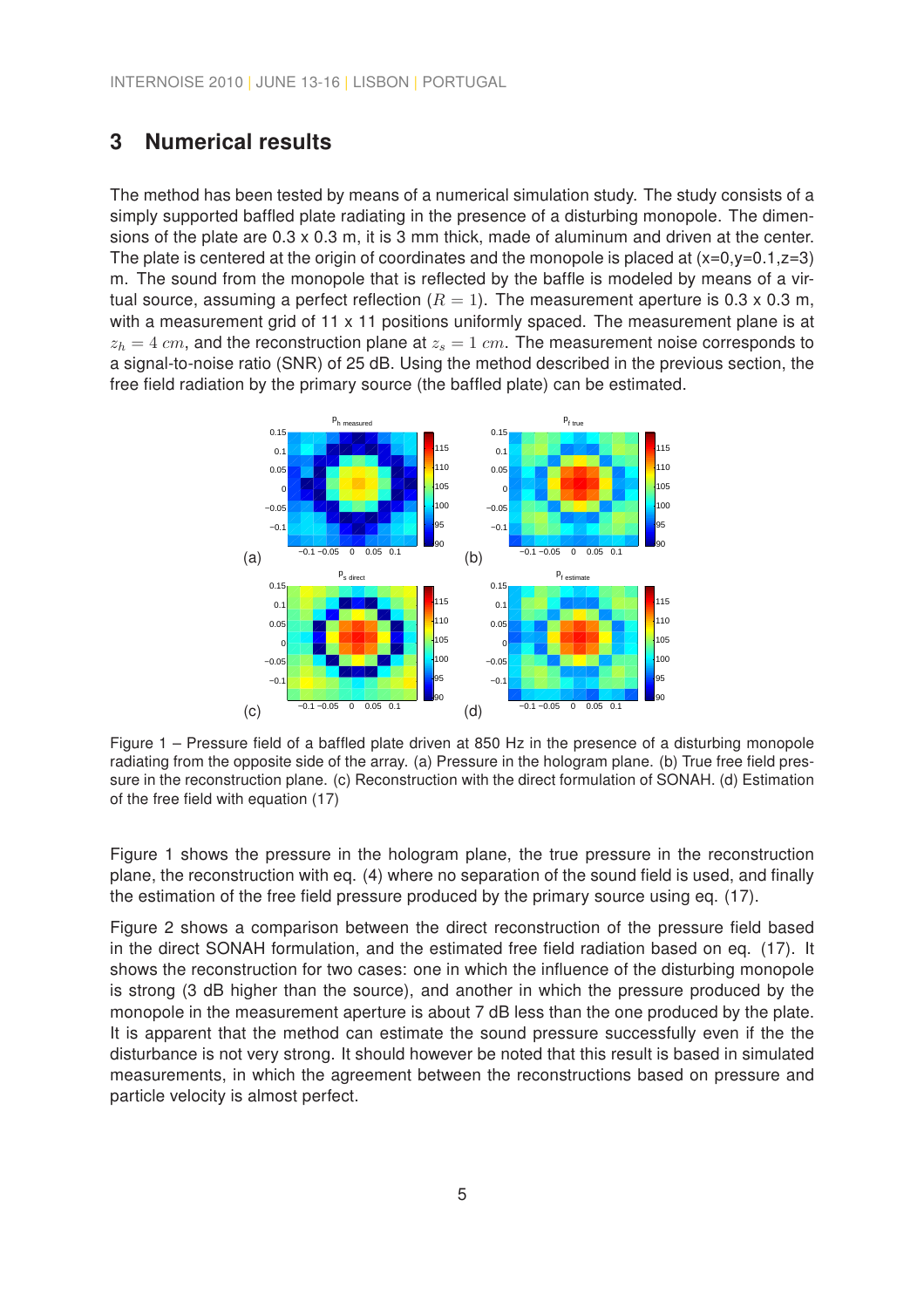

Figure 2 – Sound pressure level across the diagonal of a baffled plate driven at 850 Hz, radiating in the presence of a disturbing monopole at the opposite side of the array. True pressure, reconstructed pressure with eq. (17), and direct reconstruction with eq. (4) without separating the sound field. Left: the monopole radiation is 3 dB higher than the plate. Right: the monopole radiation is about 6 dB less than the plate.

### 4 Experimental results

An experimental study has been conducted to investigate the applicability of technique described in this paper. The experimental setup consists of a primary source radiating in the presence of a large reflecting panel. The primary source is a vibrating plate mounted on a rigid wooden box. The dimensions of the plate are  $45 \times 45~cm^2$ , it is 3 mm thick, made of aluminum and driven acoustically by a loudspeaker inside the box. The origin of the coordinate system is at the bottom left corner of the plate. A large reflecting panel is positioned parallel to the plate, at 0.6 m distance  $(x, y, 0.6)$  m, of dimensions  $1.2 \times 1.5$  m. The pressure and the normal component of the particle velocity were measured in  $10 \times 10$  positions uniformly spaced 5 cm from each other. The measurement aperture is thus  $50 \times 50$   $cm^2$ , at  $z_h = 6$   $cm$ , and the reconstruction plane at  $z_s = 2$  cm. The set-up of the experiment is sketched in Figure 3.



Figure 3 – Set-up of the measurement. The plate (primary source) is at  $z = 0$ , the hologram plane is at  $z_h = 6$  cm, the reconstruction plane at  $z_s = 2$  cm, and the reflecting panel at  $z = 60$  cm

The pressure and the normal component of the particle velocity fields were measured in the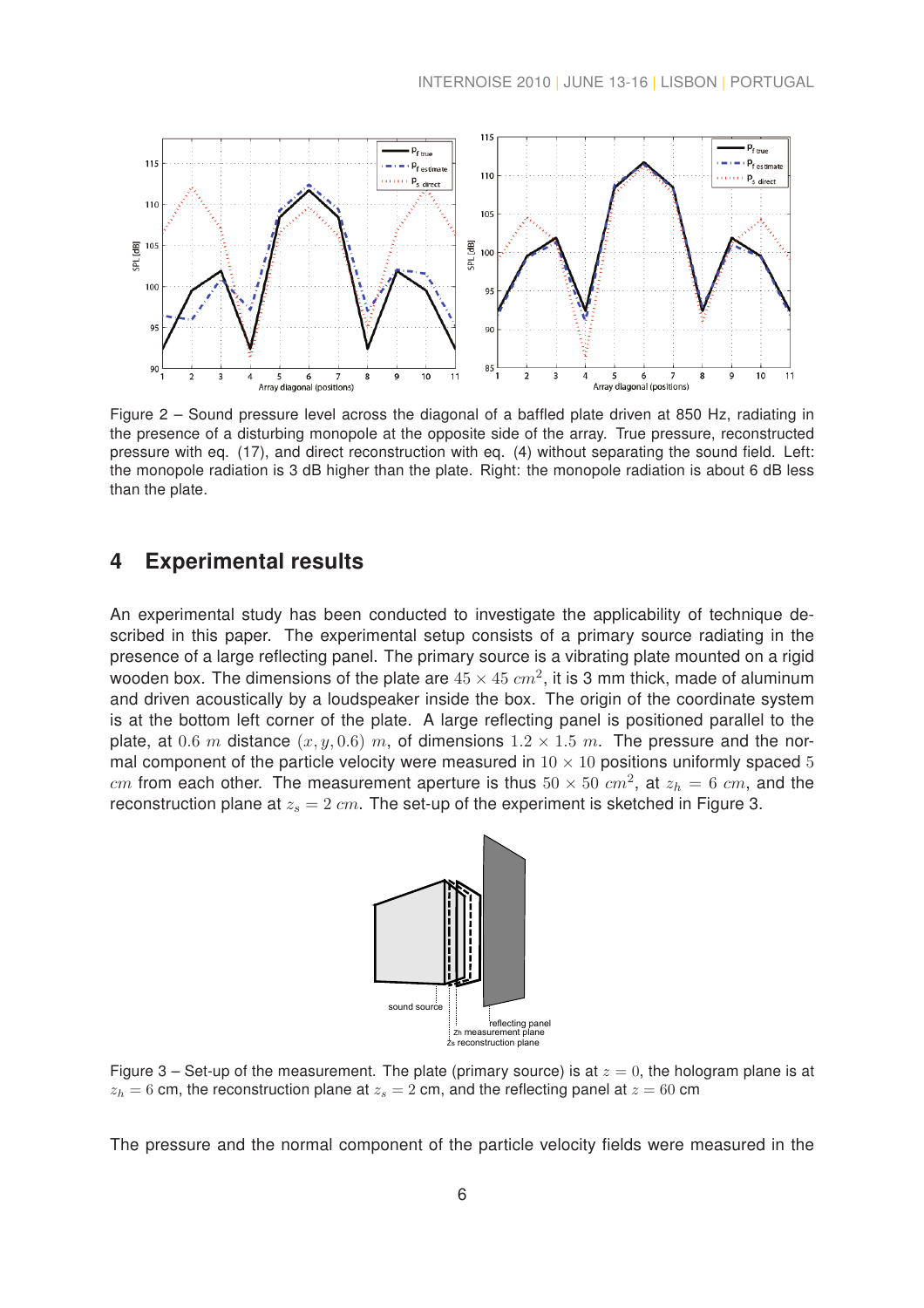hologram plane, both in the presence of the reflecting panel and without it. Also the true acoustic field radiated by the source was measured in the reconstruction plane under free field conditions, without the influence of the reflecting panel.

Figure 4 shows the measured pressure field in the hologram plane, the true pressure in the reconstruction plane, the reconstructed pressure without separating the sound field using eq. (4), and the estimation of the free field pressure produced by the primary source using eq. (17).



Figure 4 – SPL at 500 Hz of the primary source radiating in the presence of a reflecting panel. (a) Measured pressure in the hologram plane. (b) Measured free field pressure in the reconstruction plane. (c) Reconstruction with the direct formulation, equation (4) . (d) Estimation of the free field pressure with equation (17)



Figure 5 – SPL across the diagonal of the aperture at 500 Hz. The primary source is radiating in the presence of a reflecting panel at the opposite side of the array. True pressure, reconstructed pressure with eq. (17), and direct reconstruction with eq. (4) without separating the sound field.

Figure 5 shows the true pressure and the reconstructed pressures across the diagonal of the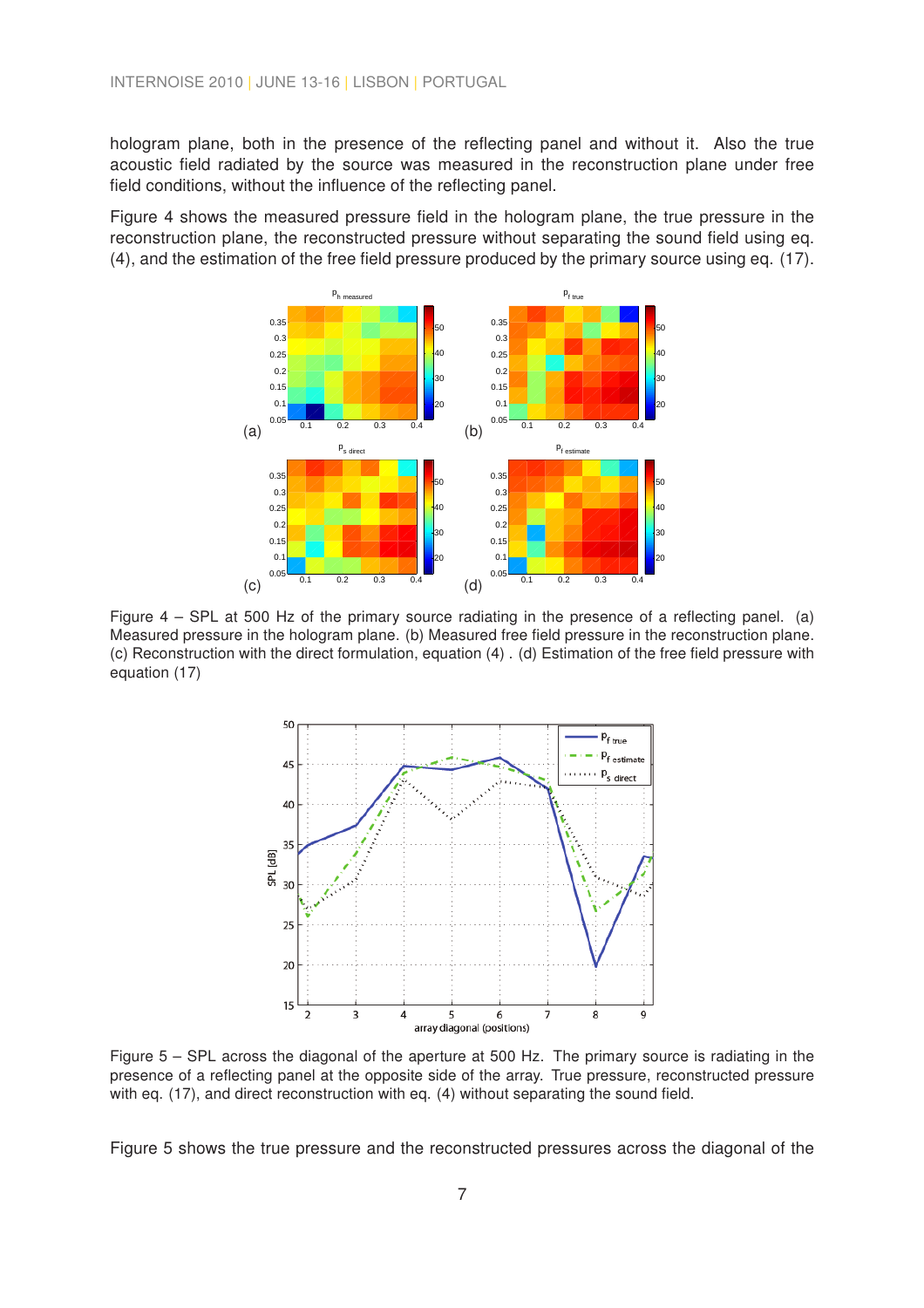aperture at 500 Hz. It seems that it is somewhat more accurate to reconstruct the field using the free field estimation (eq. (17)), where the outgoing field is estimated and the scattered components compensated for, than the direct formulation (eq. (4)).

However, it should be remarked that there is a significant error associated with the estimation of the free field sound radiation using eq. (17). This mis-estimation is illustrated in Figure 6. The figure shows the reconstruction of the sound field in the case where there is no reflected sound from the opposite side of the primary source. Thus, the field measured in the hologram plane is only the one radiated by the source. The figure illustrates the error implicit in the method due to the fact that the pressure and particle velocity based estimates of the sound field are in practice not identical. Therefore, if there is just a small disturbance, or no disturbance at all from the side of the array opposite the primary source, it is consistently more accurate and straight forward to reconstruct the acoustic field based on the direct formulation.



Figure 6 – True and reconstructed pressure with eq.(17) and eq.(4) when the primary source is radiating without the disturbance from any source or reflection from the opposite side of the array. SPL across the aperture diagonal at 400 Hz

## 5 Discussion

The study indicates that based on eq. (17), the sound pressure field radiated by the primary source can be estimated satisfactorily, particularly in the presence of extraneous noise from the opposite side of the array. However, there are limitations to the accuracy of the technique.

The method relies on the assumption that the sound pressure and particle velocity based estimates of the sound field are identical. This assumption is not completely true in practice, and there is an important source of error associated to it. Therefore, eq. (17) gives a more accurate reconstruction than eq. (4) provided that the disturbing sound is sufficiently strong. Otherwise, if the disturbance is not very significant, the latter yields a more accurate and straightforward reconstruction of the sound field. This result is in agreement with previous studies [14, 15]. This observation explains as well the accurate results obtained in the numerical study, since simulated measurements do obviously not suffer from the errors and uncertainty encountered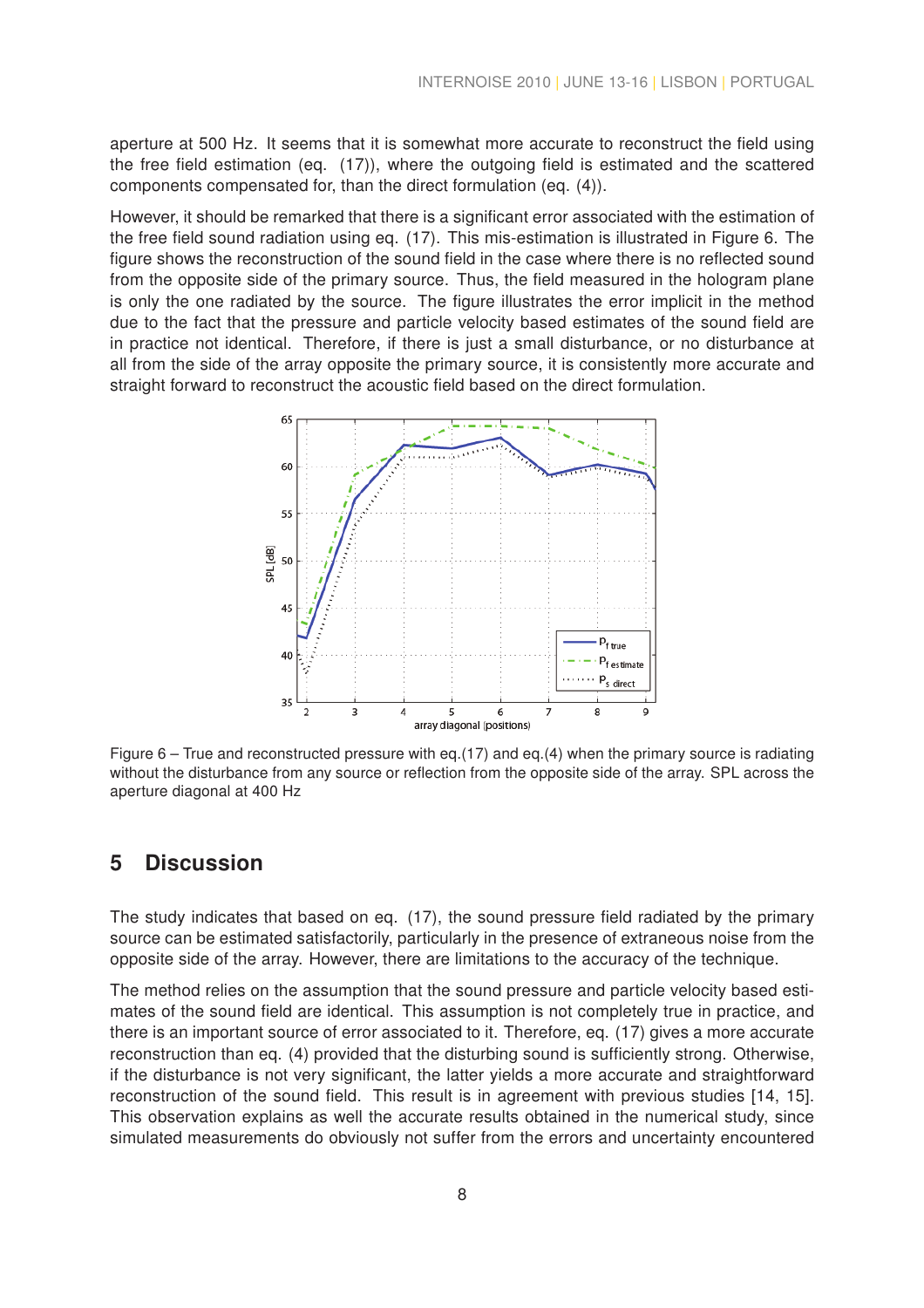in actual measurements.

It should also be noted that the set of elementary wave functions  $\psi$  used to model the incoming sound field (see eq. (8)) are scaled in the virtual plane  $z^-$ . This investigation revealed that the correct modeling of the incoming field depends strongly on the position of this virtual plane. Throughout the study, the best results were consistently found when the virtual plane was set at  $z^- = 2z_h - z^+$ .

## 6 Conclusion

A method of estimating the sound field radiated by a source under non-anechoic conditions has been described in this paper. A numerical and experimental study of the technique reveal that the technique can reconstruct the sound pressure field radiated by the primary source satisfactorily, particularly when there is a strong disturbance by sound coming from the wrong side of the array. If the disturbance is not very significant it is more accurate to reconstruct the sound field based on the conventional direct formulation.

#### References

- [1] E. G. Williams. Fourier Acoustics sound Radiation and Nearfield acoustic Holography. Academic Press, 1999.
- [2] J. D. Maynard, E. G. Williams, and Y. Lee. Nearfield acoustic Holography I: Theory of generalized holography and the development of NAH. J. Acoust. Soc. Am, 78:1395–1413, 1985.
- [3] J. Hald. Patch near-field acoustical holography using a new statistically optimal method. Proceedings of Inter-Noise, Prague, 2003.
- [4] A. Sarkissian. Method of superposition applied to patch near-field acoustical holography. J. Acoust. Soc. Am., 118:671 U678, 2005.
- [5] Z. Wang and Wu S. F. Helmholtz equation-least-squares method for reconstructing the acoustic pressure field. J. Acoust. Soc. Am., 102:2020U2032, 1997.
- [6] N. Valdivia and E. G. Williams. Approximations of inverse boundary element methods with partial measurements of the pressure field. J. Acoust. Soc. Am., 123:109 U120, 2008.
- [7] G. V. Frisk, A. V. Oppenheim, and D. R. Martinez. A technique for measuring the planewave reflection coefficient of the ocean bottom. J. Acoust. Soc. Am., 68:602–612, 1980.
- [8] M. Tamura. Spatial Fourier transform method of measuring reflection coefficients at oblique incidence. I: Theory and numerical examples. J. Acoust. Soc. Am., 88:2259–2264, 1990.
- [9] Z. Hu and J. S. Bolton. The measurement of plane-wave reflection coefficients by using two-dimensional spatial transforms. J. Acoust. Soc. Am., 88:S173, 1990.
- [10] J. Hald. Patch holography in cabin environments using a two-layer hand held array with an extended SONAH algorithm. In Proceedings of Euronoise, Tampere, Finland, 2006.